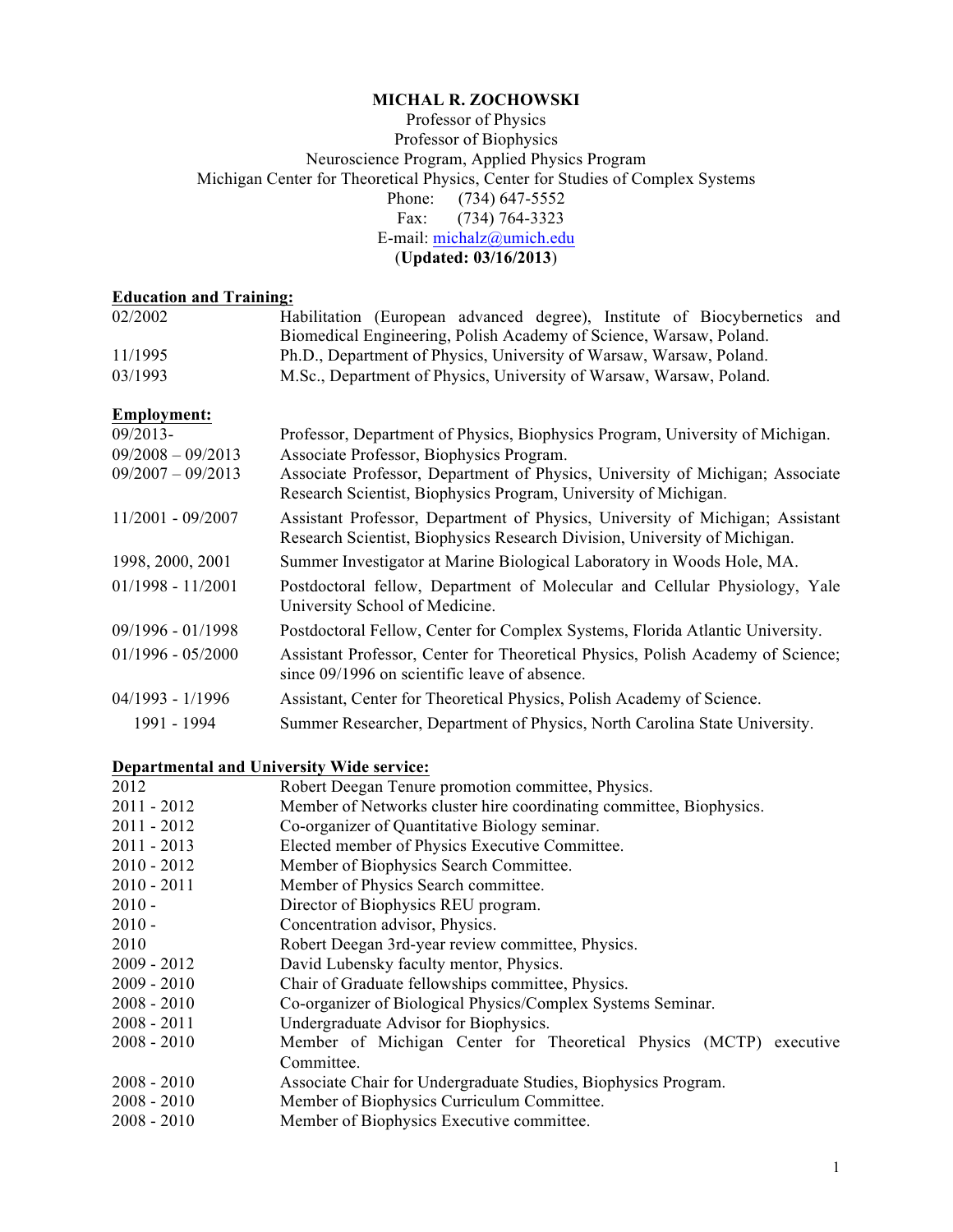| Member of Advisors/Grad Concerns Committee, Physics.                      |
|---------------------------------------------------------------------------|
| University Honors Program Faculty Advisory Board member.                  |
| Departmental Marshall, Physics.                                           |
| Member of Biophysics search committee.                                    |
| Co-organizer of Biophysics Luncheons.                                     |
| NSF GRFP university-wide resource faculty.                                |
| Concentration Advisor, Physics.                                           |
| Condensed Matter/Atomic, Molecular Optics seminar organizer, Physics.     |
| Administered Biophysics preliminary examination                           |
| Molecular Biophysics Training Grant Committee, Biophysics                 |
| Cornwall award committee, Physics                                         |
| Terwilliger award committee, Physics                                      |
| Graduate Admissions Committee PIBS (Med. School), representing Biophysics |
| Graduate Admissions Committee, Biophysics Research Division               |
| Graduate Admissions Committee, Department of Physics                      |
|                                                                           |

# **Grants and Awards (awarded):**

| $01/2012 - 12/2012$ | Office of Naval Research (ONR), Funding for Experimental Chaos and<br>Complexity Conference, role: Principal Investigator (PI), (\$30,000 total).                                                        |
|---------------------|----------------------------------------------------------------------------------------------------------------------------------------------------------------------------------------------------------|
| $04/2011 - 06/2012$ | Michigan Meetings (University of Michigan), Funding for Experimental Chaos<br>and Complexity Conference, (Booth and Zochowski, PIs), (\$50,000 total).                                                   |
| 11/2011 - 10/2014   | NSF (PoLS), Functional Augmentation of Existing Networks with New Neurons,<br>PI (\$300,000 total, \$204,200 direct).                                                                                    |
| $06/2011 - 05/2013$ | Associate Professor fund (UM), Understanding dynamic self-reorganization in<br>adaptive neuronal networks, (\$100,000 total).                                                                            |
| 09/2010 - 08/2013   | NSF (CMMI), Understanding Multimodal Interactions in Neuronal Networks,<br>PI, (\$340,000 total, \$235,138 direct).                                                                                      |
| $06/2010 - 08/2012$ | NSF, REU site: Interdisciplinary Research Opportunities in Biophysics; PI<br>(\$242,000 total, \$218,818 direct).                                                                                        |
| $04/2009 - 06/2010$ | Center for Computational Medicine and Biology (CCMB; University of<br>Michigan), Cell migration and incorporation during neurogenesis and network<br>dynamics, PI, (\$40, 000).                          |
| $07/2008 - 06/2011$ | NIH (NIBIB, R-21), Detecting functional network structures from neural<br><i>activity</i> , PI, (\$413,320 total, \$275,000 direct).                                                                     |
| 06/2008             | Institute for Complex Adaptive Matter (ICAM) Senior Fellowship, Investigating<br>structural network modifications underlying dynamics of information processing,<br>$($2,500$ total).                    |
| 07/2007             | Harold C. Early award, University of Michigan, (\$10,000 total).                                                                                                                                         |
| 11/2006 - 10/2007   | Center for Computational Medicine and Biology (CCMB; University of<br>Michigan), Cellular pathologies and their effect on brain dynamics in temporal<br>lobe epilepsy; co-investigator (\$40,000 total). |
| 06/2006             | Harold C. Early award, University of Michigan (\$10,000 total).                                                                                                                                          |
| 06/2006             | Office of Vice president for research faculty grant, University of Michigan,<br>$($10,000$ total).                                                                                                       |
| $08/2005 - 07/2008$ | NIH (NIBIB, R-21), Imaging the activity of cortical network, PI, (\$394,634 total,<br>\$275,000 direct).                                                                                                 |
| 08/2005             | Harold C. Early award, University of Michigan, (\$20,000).                                                                                                                                               |
| 09/2004             | UNCF/MERCK postdoctoral fellowship for Dr. R. Dzakpasu, (\$70,000).                                                                                                                                      |
| 05/2004             | Margaret and Herman Sokol endowed fellowship, University of Michigan.                                                                                                                                    |
| 01/2004             | Rackham fellowship, University of Michigan, Ann Arbor, MI. (\$15,000)                                                                                                                                    |
| $06/2001 - 09/2001$ | Stephen W. Kuffler Fellowship and Marine Biological Laboratory Associates<br>Fellowship, Woods Hole, MA.                                                                                                 |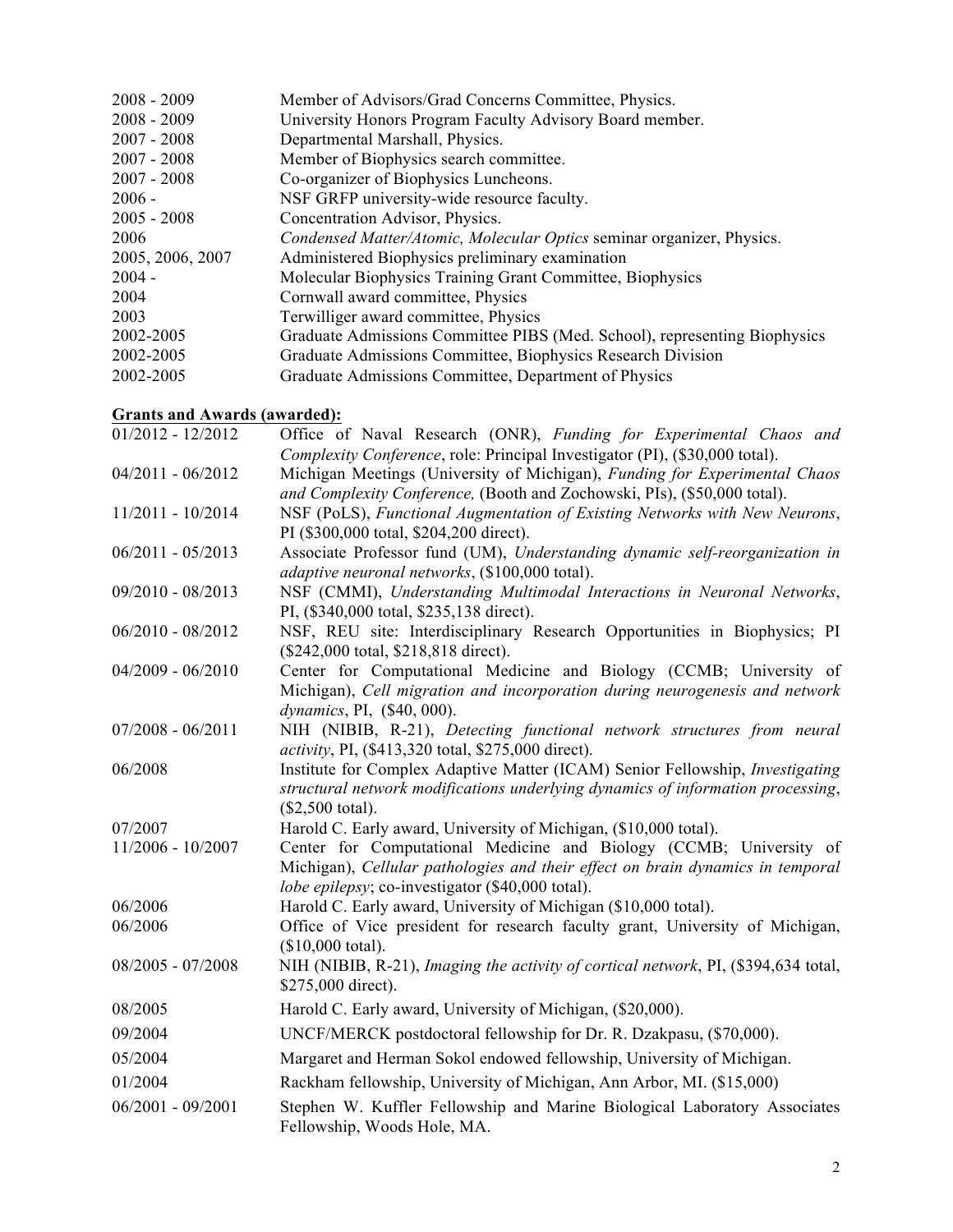| $06/1999 - 08/1999$ | The Grass Foundation Summer Fellow in Marine Biological Laboratory at<br>Woods Hole, MA.                                                                          |
|---------------------|-------------------------------------------------------------------------------------------------------------------------------------------------------------------|
| $08/1998 - 07/1999$ | James Hudson Brown - Alexander B. Coxe Fellowship at Yale University School<br>of Medicine.                                                                       |
| $01/1994 - 12/1996$ | W. Tarkowski and M. Zochowski the three-year-grant, Statistical Physics of<br><i>Neural Networks</i> , received from Committee for Scientific Research in Poland. |

#### **Professional Activities:**

#### Organization of events:

- 2013 Organizer (with V. Booth and J. Moehlis) of mini-symposium at SIAM Dynamical Systems conference, Snowbird, UT
- 2012 Organizer (with V. Booth) of  $12<sup>th</sup>$  Experimental Chaos and Complexity Conference, University of Michigan.
- 2009 Organizer (with J.W. Allen and R.D. Deegan) of ICAM workshop "Emergence in Physical, Biological and Social Systems, IV", University of Michigan.
- 2007 Organizer (with R. Savit) of workshop "From Microscopic to Macroscopic mechanisms underlying epileptic seizures", University of Michigan.
- 2006 Organizer (with E. Ben-Jacob) of the symposium at the APS March meeting.
- 2005 Organizer of mini-symposium "Neural processing in a nutshell" (Department of Physics, UM).

#### Editorial boards:

|  |  |  |  |  | 2013-2016 Advisory Board of Chaos: An Interdisciplinary Journal of Nonlinear Science |  |  |  |  |
|--|--|--|--|--|--------------------------------------------------------------------------------------|--|--|--|--|
|--|--|--|--|--|--------------------------------------------------------------------------------------|--|--|--|--|

- 2010 Review Editor for Frontiers in Neuroengineering
- 2011 Academic Editor for PLoS ONE

#### Reviewer for:

- **Physics journals:** Chaos, J. Phys A, Phys.Rev. E, Phys. Rev. Lett., Physics Letters A, Physical Biology, Int. J Biff & Chaos, EuroPhysics Letters (EPL), Nonlinearity, PLoS One.
- **Engineering journals:** IEEE Transactions on Circuits and Systems, Transactions on Neural Systems & Rehabilitation Engineering.
- **Biology journals:** Journal of Neuroscience Methods, J. Neurosci, J. Neurophysiology, Neuroscience, Cerebral Cortex, Biophysics Journal, PLoS Computational Biology.

#### External service:

| $2011 -$      | NSF, reviewer and panelist.                                                         |
|---------------|-------------------------------------------------------------------------------------|
| 2010          | Reviewer for Netherlands Organisation for Scientific Research, Division of Physical |
|               | Sciences.                                                                           |
| $2008 - 2013$ | Panelist for NSF GRFP program.                                                      |
| 2006          | Reviewer for U.S. Civilian Research and Development Foundation.                     |
| 2005          | External reviewer for Honors Program thesis at Kenyon College (Gambier, OH).        |

#### **Membership in professional societies:**

Society for Neuroscience American Physical Society Society for Industrial and applied Mathematics (SIAM)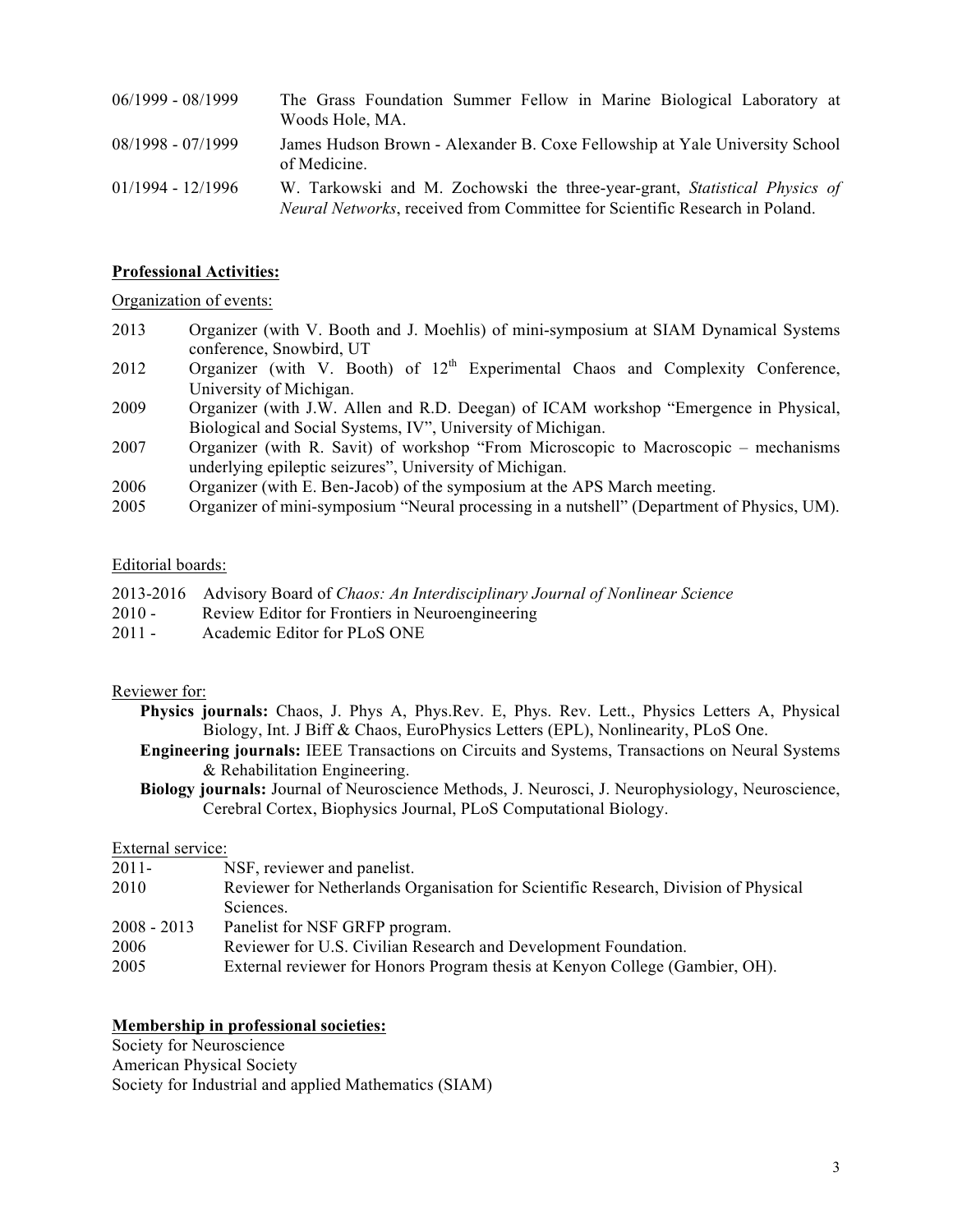# **Teaching (evaluation scores out of 5.0):**

#### *Course work:*

| <b>2008 (Winter)</b> | <b>Sabbatical</b>                             |                           |
|----------------------|-----------------------------------------------|---------------------------|
|                      |                                               | Sec 2: Q1: 4.70; Q2: 4.77 |
| 2008 (Fall)          | Physics 106 (Everyday Physics)                | Sec 1: Q1: 4.70; Q2: 4.77 |
| 2009 (Winter)        | Biophysics $433$ (Biocomplexity – new course) | Q1: 4.83; Q2: 5.00        |
| 2009 (Fall)          | Physics 135 (Physics for Life Sciences I)     | Q1: 3.76; Q2: 4.17        |
| 2010 (Winter)        | Biophysics 290 (Physics of Body and Mind)     | Q1: 4.11; Q2: 4.27        |
|                      |                                               | Sec 2: Q1: 4.17; Q2: 4.90 |
| 2010 (Fall)          | Physics 106 (Everyday Physics)                | Sec 1: Q1: 4.81; Q2: 4.81 |
| 2011 (Winter)        | Biophysics 290/Physics 290                    | Q1: 4.20; Q2: 4.56        |
| 2011 (Fall)          | Physics 135                                   | Q1: 4.01; Q2: 4.74        |
| 2012 (Winter)        | Biop 290/Phys 290                             | Q1: 4.20; Q2: 4.59        |
| 2012 (Fall)          | Physics 135                                   | Q1: 3.77; Q2: 4.80        |
|                      |                                               |                           |

| 2007 (Fall)   | Physics 160 (Honors Mechanics)                 |
|---------------|------------------------------------------------|
| 2007 (Winter) | Physics 160 (Honors Mechanics)                 |
| 2006 (Winter) | Physics 417 (Dynamical Process in Biophysics)  |
| 2005 (Fall)   | Neuroscience 700                               |
| 2004 (Winter) | Physics 106 (Everyday Physics)                 |
| 2003 (Fall)   | Physics 160 (Honors Mechanics)                 |
| 2003 (Winter) | Physics 260 (Honors Electricity and Magnetism) |
|               |                                                |

# *Postdoctoral fellows:*

 $(2002-2006)$ ; currently faculty at Georgetown

# *Graduated Ph.D. students:*

| Soyoun Kim     | Physics; graduated Fall 2005                            |
|----------------|---------------------------------------------------------|
| Ben Singer     | M.D./Ph.D., Neuroscience Program; graduated Spring 2007 |
| Jack Waddell   | Physics; graduated Spring 2007                          |
| Sarah Feldt    | Physics; graduated Spring 2009                          |
| Jane Wang      | Applied Physics; graduated Summer 2010                  |
| Troy Lau       | Physics, graduated Fall 2010                            |
| Christian Fink | Physics, graduated Fall 2012                            |
|                |                                                         |

#### *Current graduate students:*

| Dan Maruyama  | Physics                |
|---------------|------------------------|
| Liz Shtrahman | <b>Applied Physics</b> |
| Tony Smith    | <b>Applied Physics</b> |
| Sima Mofakham | <b>Biophysics</b>      |
| James Roach   | Neuroscience Program   |

### **Membership on other Ph.D. committees:**

| 1. Seth Koehler         | Biomedical Engineering, Susan Shore advisor        |
|-------------------------|----------------------------------------------------|
| 2. Alison Althaus       | Neuroscience, Jack Parent advisor                  |
| 3. Kristen Herrmann     | Biophysics, Raul Kopelman advisor                  |
| 4. Rui Huang            | Biophysics, Ayyalusuamy Ramamoorthy advisor        |
| 5. Robin Johnson        | Biophysics (graduated 2012), Duncan Steele advisor |
| 6. Krishnan Raghunathan | Physics (2012), Chris Meiners advisor              |
| 7. David Adams          | Physics (2011), Len Sanders advisor                |
| 8. Matthew Pennington   | Physics (2011), David Lubensky advisor             |
|                         |                                                    |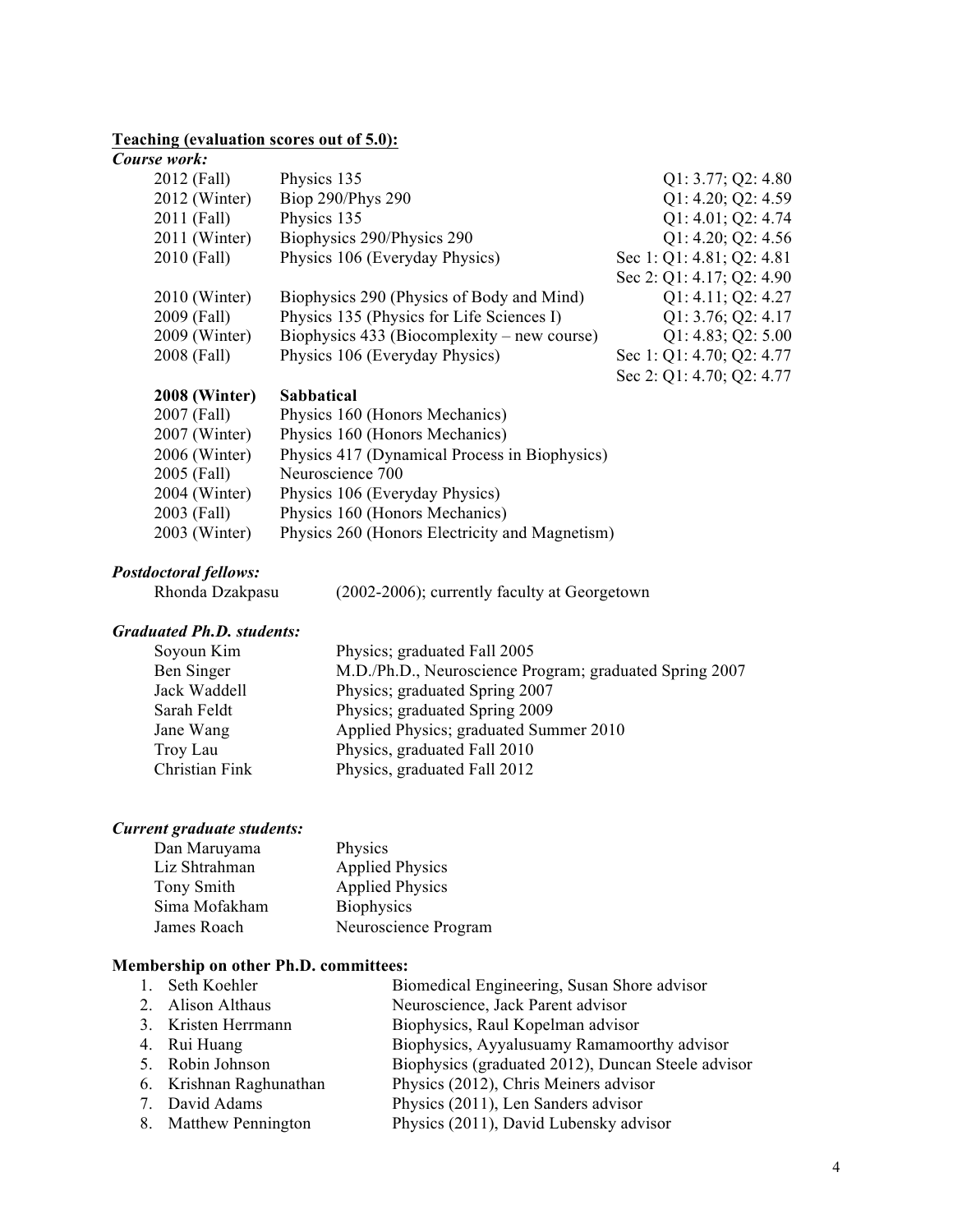- 9. Casey Schneider-Mizell Physics (2010), Leonard Sander advisor
- 10. Jessie Ward Biophysics (2009), James Penner-Hahn advisor
- 11. Jinyao Zhang Physics (2009), Robert Savit advisor
- 12. Gourab Ghoshal Physics (2009), Mark Newman advisor
- 13. Katherine Jordan Physics (2008), Chris Meiners advisor
- 14. Bezhad Ebrahimi Physics (2008), Tim Chupp advisor
- 15. Dingzhou Li Physics (2005), Robert Savit advisor
- 16. Rhonda Dzakpasu Physics (2003), Daniel Axelrod advisor

# **Publications:**

- 1. <sup>1</sup>C Fink, G Murphy, V Booth, M Zochowski (2013) Acetylcholine, Network Dynamics, and Synaptic Renormalization. PLoS Computational Biol 9, e1002939.
- 2. J Wang, M Zochowski (2012) Interactions of Excitatory and Inhibitory Feedback Topologies During Memory Reactivation and Recall. Neural Computation 24, 32-59.
- 3. Lau T, M Zochowski (2011) The resonance frequency shift, pattern formation, and enhanced network reorganization via sub-threshold input. PLoS One 6, e18983.
- 4. Fink C, V Booth, M Zochowski (2011) Cellularly-driven differences in network synchronization propensity are differentially modulated by firing frequency. PLoS Comp. Biol 7, e1002062.
- 5. Lau T, M Zochowski (2011) Interaction between connectivity and oscillatory currents in a heterogeneous neuronal network. Phys Rev E **83**, 051908.
- 6. Fink C, V Booth, M Zochowski (2011) Effects of the frequency dependence of phase response curves on network synchronization. Chapter in: Phase Response Curves in Neuroscience; Theory, Experiment & Analysis.
- 7. Schneider-Mizell CM, JM Parent, E Ben-Jacob, M Zochowski, LM. Sander (2010) From network structure to network reorganization: implications for adult neurogenesis. Phys Biol 7, 046008.
- 8. <sup>2</sup> Feldt S, JX Wang, E Shtrahman, R Dzakpasu, E Olariu, and M Zochowski (2010) Functional clustering in hippocampal cultures: relating network structure and dynamics. Phys Biol 7, 046004.
- 9. Lau T, GJ Gage, JD Berke, M Zochowski (2010) Local dynamics of gap-junction-coupled interneuron networks. Physical Biology 7, 16015.
- 10. Feldt S, J Wang, VL Hetrick, JD Berke, M Zochowski (2010) Memory formation: from network structure to neural dynamics. Philosophical Transactions of Royal Society A 368, 2251-2267.
- 11. Feldt S, J Waddel, VL Hetrick, J Berke, M Zochowski (2009) A functional clustering algorithm for the analysis of neural relationships. Phys Rev E 79, 056104.
- 12. Bogaard A, JM Parent, M Zochowski, V Booth (2009) Interaction of cellular and network mechanisms in spatio-temporal pattern formation in neuronal networks. J. Neuroscience 29(6), 1677- 1687.
- 13. Wang J, GR Poe, M Zochowski (2008) From network heterogeneities to familiarity detection and hippocampal memory management. Phys Rev E 78, 041905.
- 14. Waddell J, M Zochowski (2007) Intraburst versus interburst locking in networks of driven nonidentical oscillators. Phys Rev E 76, 056216.
- 15. Feldt S, H Osterhage, F Mormann, K Lehnertz, M Zochowski (2007) Inter- and intra- network communications during bursting dynamics: applications to seizure prediction. Phys Rev E 76, 021920.
- 16. Waddell J, R Dzakpasu, V Booth, BT Riley, JD Reasor, GR Poe, M Zochowski (2007) Causal Entropies – a measure for determining changes in the temporal organization of neural systems. J. Neurosci. Meth. 162, 320-332.
- 17. Jablonski P, GR Poe, M Zochowski (2007) Simple dynamical process may underlie memory reactivation during sleep. Phys Rev E 75, 011912.

Selected as featured research in March, 2013 issue of the journal.

<sup>2</sup> Selected as highlighted paper by Physical Biology.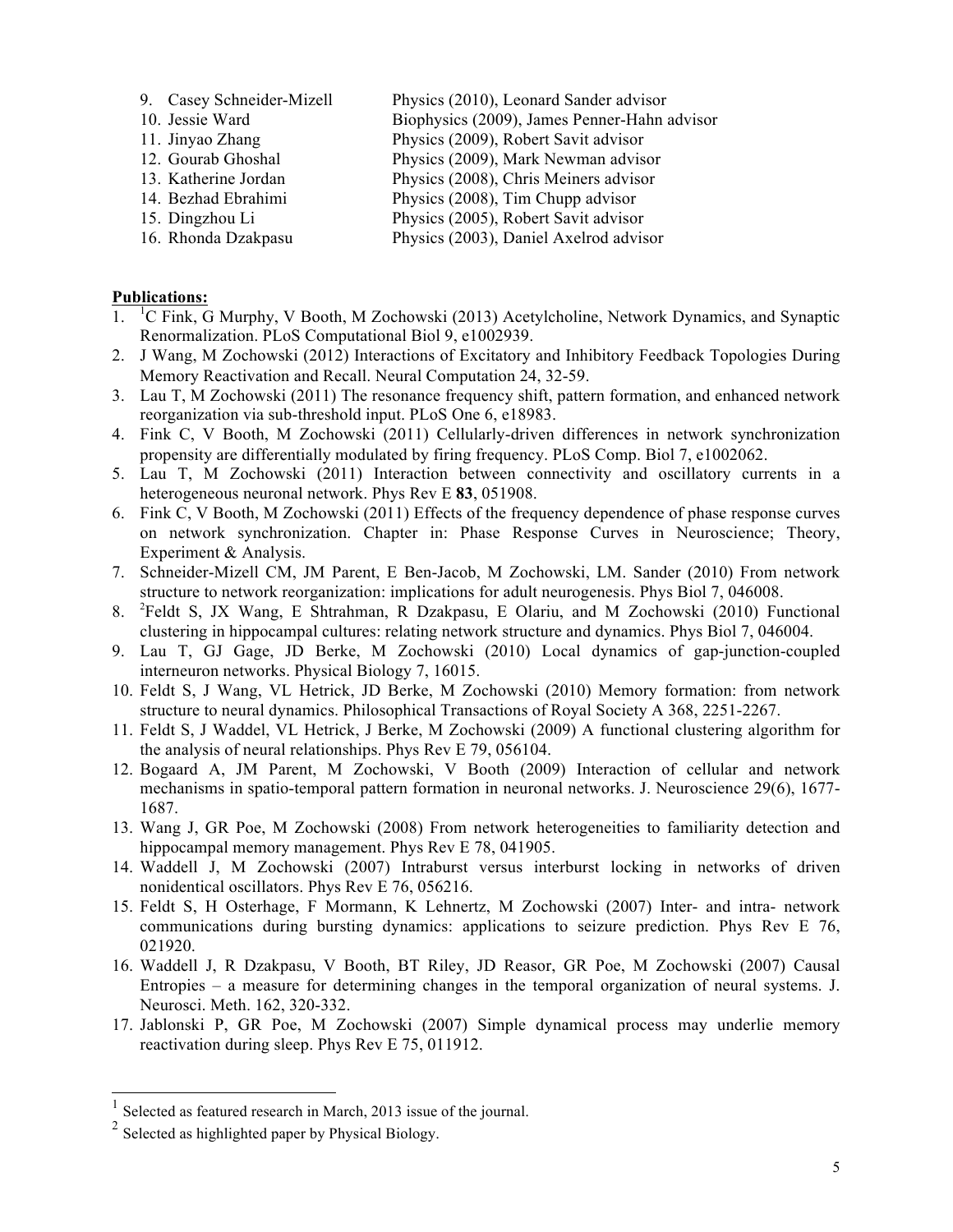- 18. Singer BH, S Kim, M Zochowski (2007) Binaral interaction modulates olfactory bulb response to odorant history. Euro. J. Neurosci 25, 576.
- 19. Dzakpasu R, K Patel, N Robinson, M Harrington, M Zochowski (2006) Measuring properties of phase synchronization in a network of coupled oscillators, Chaos 16, 043121.
- 20. Waddell J, M Zochowski (2006) Network reorganization driven by temporal interdependence of its elements. Chaos 16, 023106.
- 21. Singer B, M Derchansky, P Carlen, M Zochowski (2006) Local driving and global interactions in the progression of seizure dynamics. Phys Rev E 73, 021910.
- 22. Kim S, B Singer, M Zochowski (2006) The formation of temporal representation based on resolved sequences of selective feature binding. Neural Comp. 18, 794-816.
- 23. Wuskell JP, D Boudreau, MD Wei, L Jin, R Engl, R Chebolu, A Bullen, KD Hoffacker, J Kerimo, LB Cohen, M Zochowski, LM Loew (2006) Synthesis, spectra, delivery and potentiometric responses of new styryl dyes with extended spectral ranges. J Neurosci Methods 151, 200-15.
- 24. Percha B, R Dzakpasu, J Parent, M Zochowski (2005) Transition from local to global phase synchrony in small world neural network and its possible implications for epilepsy, Phys Rev E 72, 031909.
- 25. Zochowski M, LB Cohen (2005) Odorant presentation history dependent oscillations in the olfactory bulb, J. Neurophysiol. 94, 2667-2675.
- 26. Dzakpasu R, M Zochowski (2005) Changes in synchrony and phase synchrony between individual neurons in normal and epileptic brain. Physica D 208 : 115-122.
- 27. Nowak A, R Vallacher, M Zochowski (2005) The emergence of personality: Dynamic foundations of individual variation. Developmental Review 25, 351-385.
- 28. Rychwalska A, P Jablonski, M Zochowski, Nowak A. (2005) Novelty based feedback regulation in artificial neural networks. Acta Neurobiol Exp (Wars). 65, 453-463.
- 29. Dzakpasu R, M Zochowski (2004) Adaptation through minimization of the phase lag in coupled nonidentical systems, Chaos 14, 583-591.
- 30. Kim S, M Zochowski (2004) Relative spatio-temporal properties of odor evoked oscillations in turtle olfactory bulb. Acta Neurobiol. Exp. 64, 291-294.
- 31. Zochowski M, R Dzakpasu (2004) Conditional entropies; phase synchronization and changes in the directionality of information flow in neural systems, J. Phys A 37, 3823-3834.
- 32. Zochowski M, R Dzakpasu (2004) Adaptation of nonlinear systems through dynamic entropy estimation, J. Phys A 37, 2223-2237.
- 33. Lam Y-W, LB Cohen, M Zochowski (2003) Effect of odorant quality on the three oscillations and the DC signal in the turtle olfactory bulb. Euro J Neurosci 17, 436-446.
- 34. Djurisic MR, M Zochowski, M Wachowiak, CX Falk, LB Cohen, D Zecevic (2003) Optical Monitoring of Neural Activity Using Voltage-Sensitive Dyes. In: eds: G. Marriott and I. Parker, Methods in Enzymology 361, 423-451.
- 35. Zochowski M, R Dzakpasu (2002) Adaptation and synchronization as a way to control spatiotemporal pattern formation in the system of coupled logistic maps. Frontiers of Artificial Intelligence and Applications 82, 927-932.
- 36. Johenning FW, M Zochowski, SJ Conway, AB Holmes, P Koulen, and BE Ehrlich (2002) Distinct intracellular calcium transients in neurites and somata integrate neuronal signals. J. Neurosci. 22, 5344-5353.
- 37. Nowak A, R Vallacher, M Zochowski (2002) The Emergence of Personality: Personal Stability through Interpersonal Synchronization, in Advances in personality science, D. Cervone & W. Mischel (Eds.), New York: Guilford Publications.
- 38. Wachowiak M, LB Cohen, and M Zochowski (2002) Distributed and concentration invariant spatial representations of odorants by receptor neuron input to the turtle olfactory bulb. J. Neurophysiology 87, 1035-1045.
- 39. Wachowiak M, Y-W Lam, LB Cohen, M Zochowski, (2002) Voltage-sensitive and calcium sensitive dye imaging of activity in the olfactory bulb: presynaptic inhibition, maps of receptor input, and oscillations. In: eds. S. A. Simon and M. Nicolelis, Methods in Chemosensory Research, 91, CRC Press, Boca Raton, FL.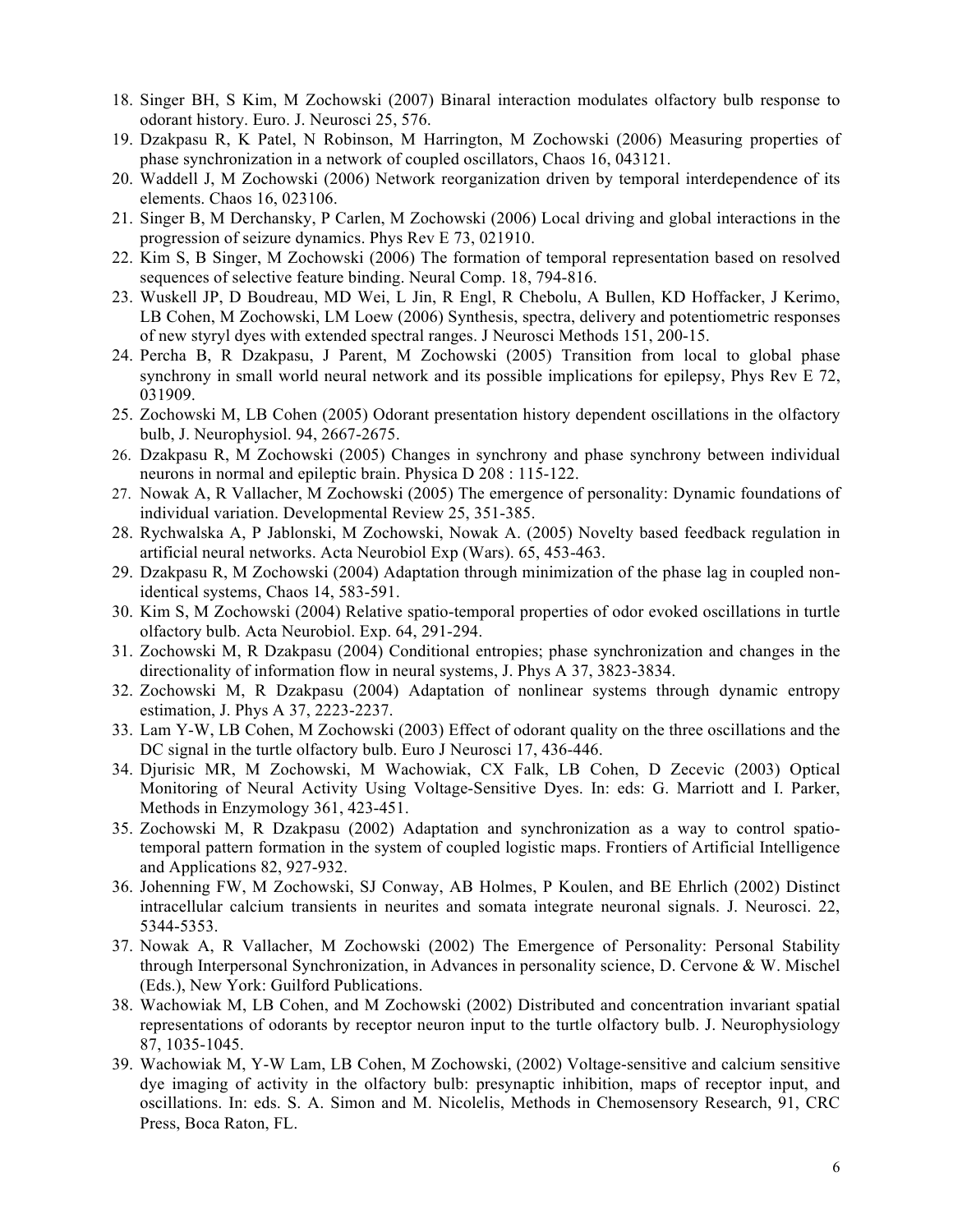- 40. Wachowiak M, CX Falk, LB Cohen, M Zochowski (2002) Voltage and calcium imaging of the brain activity: examples from turtle and the mouse. In: eds. A. W. Toga and J. C. Mazziotta, Brain Mapping: The Methods, Second Ed., 77-95, Academic Press, San Diego.
- 41. Zochowski M, LB Cohen, CX Falk, M Wachowiak (2001) The olfactory bulb: Maps of receptor input and oscillations. In: ed. Ron Frostig In vivo optical imaging of brain function, 1, CRC Press, Boca Raton.
- 42. Zecevic D, CX Falk, M Djurisic, L B Cohen, M Zochowski, S Antic, M Wachowiak (2001) Imaging Nervous System Activity with Voltage-Sensitive Dyes. In: ed. by Dr. M. Rogawski, Current Protocols in Neuroscience. John Wiley & Sons, New York.
- 43. Andjelkovic AV, M Zochowski, F Morgan, JS Pachter (2001) Qualitative and quantitative analysis of monocyte transendothelial migration by confocal microscopy and three-dimensional image reconstruction. In Vitro Cell Dev Biol Animal 37, 111-120.
- 44. Liebovitch LS, D Scheurle, M Rusek, M Zochowski (2001) Fractal Methods to Analyze Ion Channel Kinetics, Methods 24, 359-375.
- 45. Zochowski M (2000) Intermittent dynamical control, Physica D 145, 181-190.
- 46. Zochowski M, LB Cohen, G Furhmann, D Kleinfeld (2000) Distributed and largely separate pools of neurons are correlated with two different components of the gill withdrawal reflex in Aplysia, J. Neurosci., 20(22), 8485-8492.
- 47. Wachowiak M, M Zochowski, LB Cohen, CX Falk (2000) The spatial representation of odors by olfactory receptor neuron input to the Olfactory bulb is concentration invariant. Biol Bull, 199, 162- 163.
- 48. Zochowski M, M Wachowiak, CX Falk, LB Cohen, Y-W Lam, S Antic, D Zecevic (2000) Imaging membrane potential with voltage-sensitive dyes, Biol. Bull. 198, 1-21.
- 49. Lam Y-W, LB Cohen, M Wachowiak, M Zochowski, (2000) Odors elicit three different oscillations in the turtle olfactory bulb, J. Neurosci. 20, 749.
- 50. Zochowski M, LS Liebovitch (1999) Self organizing dynamics of coupled map system, Phys Rev E 59, 2830.
- 51. Liebovitch LS, A Todorov, M Zochowski, D Scheurle, L Colgin, M. Wood, K. Ellenbogen, J Herre, C. Bernstein (1999) Fractal properties of Cardiac Rhythm Abnormalities, Phys Rev. E 59, 3312.
- 52. Antic H, LB Cohen, Y-W Lam, M Wachowiak, D Zecevic, M Zochowski (1999) Fast multisite optical measurement of membraine potential. Three examples. FASEB 13, S271.
- 53. Wu J, LB Cohen, Y Tsau, M Zochowski and CX Falk (1998) Imagining with Voltage-Sensitive Dyes: Spike Signals, Population Signals, and Retrograde Transport, in Imaging Living Cells, R. Yuste, F. Lanni, and A. Konnerth, Cold Spring Harbor Press.
- 54. Liebovitch LS, M Zochowski (1998) Significance of Updating Schemes in Computational Models: Dynamics of Neural Networks, J. Stat. Phys. 90, 253.
- 55. Zochowski M, LS Liebovitch (1997) Synchronization of the trajectory as a way to control the dynamics of the coupled system, Phys Rev. E 56, 3701.
- 56. Liebovitch LS, M Zochowski (1997) Dynamics of neural networks and their application to protein dynamics, Cell. Molec. Biol. Lett. 2, 166.
- 57. Liebovitch LS, M Zochowski (1997) Dynamics of neural networks relevant to properties of proteins, Phys. Rev. E 56.
- 58. Zochowski M, K Winkowska-Nowak, A Nowak, G Karpinski, A Budaj (1997) Autocorrelations of r-r distributions as a measure of heart variability, Phys. Rev E 56, 3725.
- 59. Nowak A, M Zochowski (1997) Afekt w modelach sieci neuronowych (in Polish), Kosmos 46.
- 60. Zochowski M, M Lewenstein, A Nowak (1995) SMARTNET A Neural Net with Self-Controlled Learning, Network 6, 93.
- 61. Zochowski M, M Lewenstein, A Nowak (1994) Local Noise in Neural Network Models with Self-Control, Int. J. of Neu. Sys. 5, 287-298.
- 62. Zochowski M, M Lewenstein, A Nowak (1993) A Memory which tentatively forgets, J. Phys A 26, 2099-2112.

#### **Books:**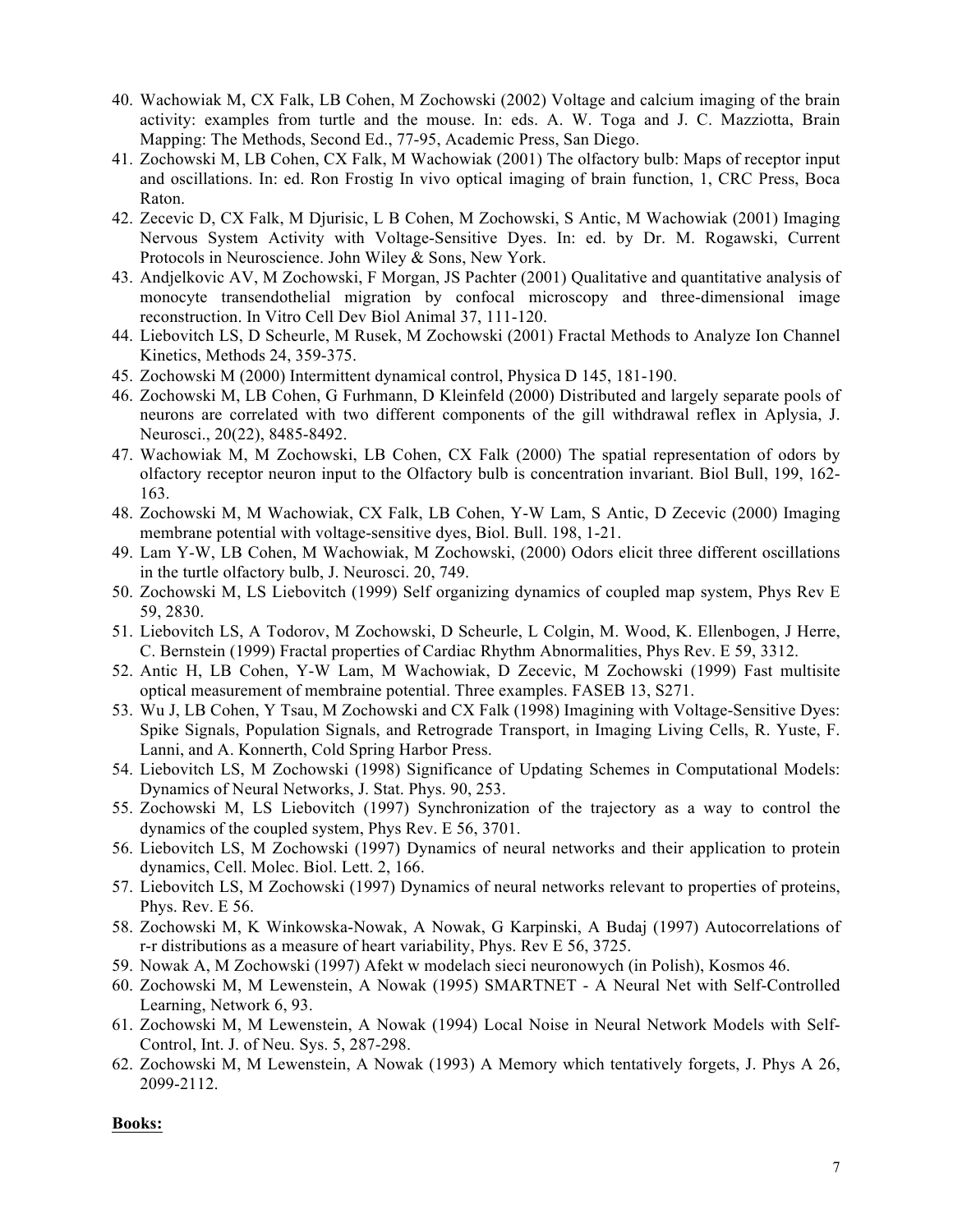Zochowski M (2000) Synchrony in Biological and Physical Systems: An experimental and theoretical study, Series of the Institute of Biocybernetics and Biomedical Engineering PAS, Warsaw.

# **Talks:**

# **Invited seminars:**

- 1. Zochowski M (2013) Understanding brain function and pathology through network dynamics. University of Ohio, Athens, OH.
- 2. Zochowski M (2013) Physics of brain function. Ohio Wesleyan University, Delaware, OH.
- 3. Zochowski M (2013) Network correlates of information processing in the brain. University of Calgary, Calgary, Canada.
- 4. Zochowski M (2013) Network correlates of normal and pathological brain function. University of Notre Dame, Indiana.
- 5. Zochowski M (2011) Structural correlates of network dynamics and their role in brain function, University of Warsaw, Poland.
- 6. Zochowski M (2011) Understanding structural correlates of network dynamics possible implications for normal and pathological brain function, Rosalind Franklin University of Medicine and Science, Chicago.
- 7. Zochowski M (2010) Understanding structural correlates of network dynamics possible implications for normal and pathological brain function, University of Minnesota.
- 8. Zochowski M (2009) From cells to networks: understanding network dynamics underlying healthy and pathological brain function, Oakland University, MI.
- 9. Zochowski M (2009) From cells to networks: understanding network dynamics underlying healthy and pathological brain function. Albion College, MI.
- 10. Zochowski M (2009) From network dynamics to brain function. Center for Theoretical Biological Physics, Department of Physics, UCSD, CA.
- 11. Zochowski M (2008) Understanding structural network underpinnings of healthy and pathological brain function, Dept. of Epileptology, Medical Center of University of Bonn, Germany.
- 12. Zochowski M (2008) Understanding role of network structure in brain function, Department of Physics, Tel Aviv University, Israel.
- 13. Zochowski M (2006) Detection of function from temporal dynamics in healthy and pathological brain. Ohio University, Athens, OH.
- 14. Zochowski M (2006) Detection of function from temporal dynamics in healthy and pathological brain. UMSL, San Louis, MS.
- 15. Zochowski M (2006), Detecting asymmetric temporal interdependencies during neural dynamics. University of Toronto, Toronto, Canada.
- 16. Zochowski M (2006) Detecting function from temporal structure: adaptive measurement of asymmetrical temporal interdependencies in neural systems. Krasnow Institute for Advance Studies, George Mason University, VA.
- 17. Zochowski M (2005) Measurement of information transfer in neural systems. University for Social Psychology, Warsaw, Poland.
- 18. Zochowski M (2005) Detecting asymmetric temporal interdependencies during neural dynamics. Institute for Experimental Biology, Polish Academy of Science, Warsaw, Poland.
- 19. Zochowski M (2005) Adaptive measurement of asymmetrical temporal interdependencies in neural systems. Department of Physics, University of Warsaw, Warsaw, Poland.
- 20. Zochowski M (2005) Network structure network function. Institute for Social Studies, University of Warsaw, Warsaw, Poland.
- 21. Zochowski M (2004) Neuronal Synchrony, where, why and how to measure it? University for Social Psychology, Warsaw, Poland.
- 22. Zochowski M (2004) Searching for meaning of synchrony in the brain. University of Warsaw, Warsaw, Poland.
- 23. Zochowski M (2004) Odor evoked oscillations in turtle's olfactory bulb and their possible role in enhancement of the temporal resolution of odor representations. Electrophysiological Semiotics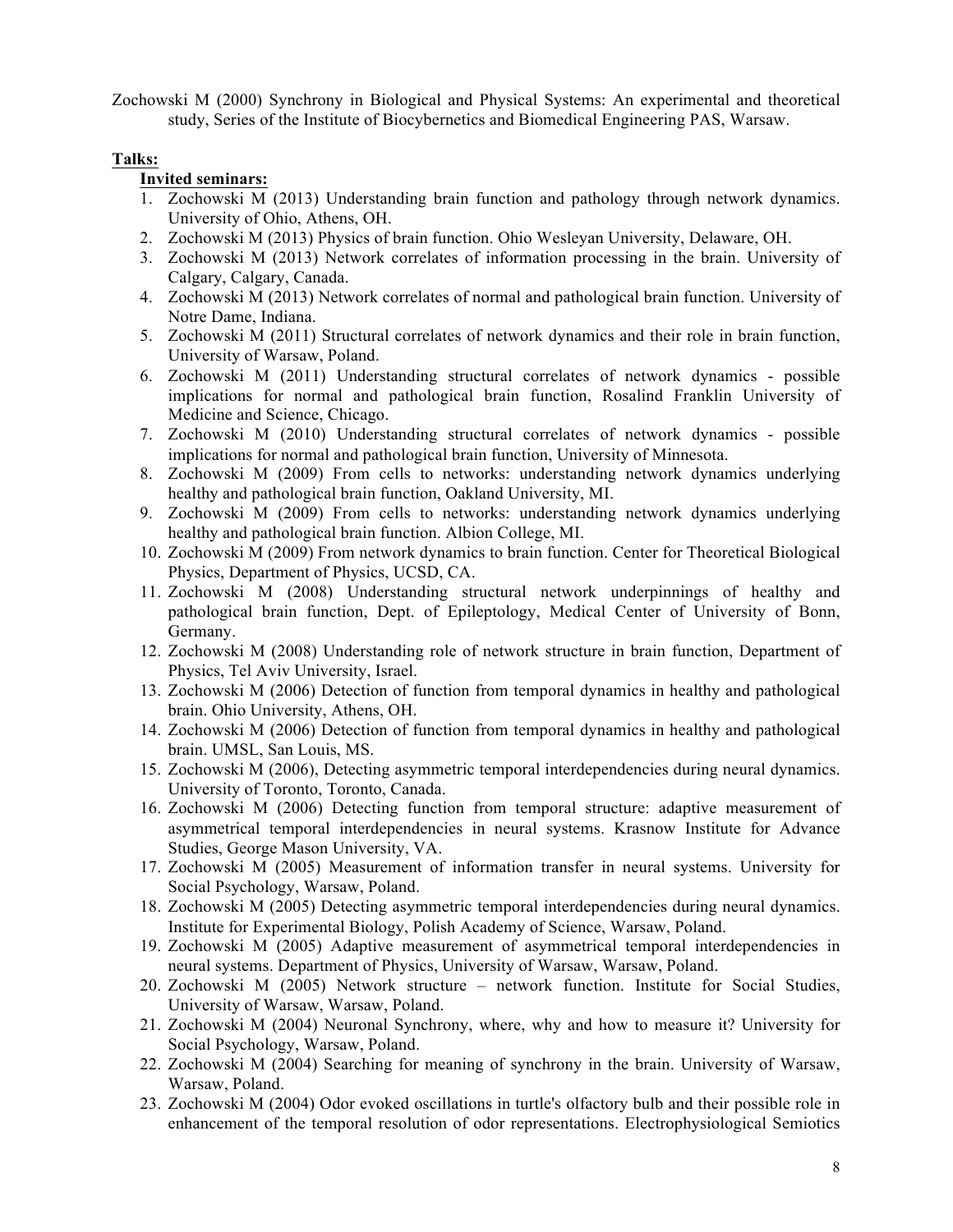of The Neuronal Systems conference, Warsaw, Poland.

- 24. Zochowski M (2003) Investigating the role of synchronization in neural systems. Warsaw School of Social Psychology, Warsaw, Poland.
- 25. Zochowski M (2003) Spatio-temporal patterning in the neural systems: its role and mechanisms of formation, University of Texas at San Antonio, San Antonio, TX.
- 26. Zochowski M (2002) Investigating Synchrony in Biological and Physical Systems. Universidad de Compultense de Madrid, Spain.
- 27. Zochowski M (2001) Synchronization in biological systems. University of Warsaw, Warsaw, Poland.
- 28. Zochowski M (2000) Synchrony in Coupled Biological Systems: An Experimental and Theoretical Study. The Institute of Computational Astrobiology, NASA-Ames, Moffett Field, CA.

### **Invited conference presentations:**

- 29. Zochowski M (2013) Detecting precursors of bursting dynamics in simplified neuronal networks, SIAM Dynamical Systems Conference, SnowBird, UT
- 30. Zochowski M (2013) Dynamics of healthy and pathological brain from neuronal excitability to network-wide activity and back. Mathematical Biosciences Institute (MBI), Ohio State University, Columbus, OH.
- 31. Zochowski M (2011) From pathological reorganization of epileptic network during adult neurogenesis to enhanced seizure. 5th International Workshop of Epileptic Seizure Prediction, Dresden, Germany.
- 32. Zochowski M (2011) Understanding network correlates of neuronal dynamics. The PIRE PICCS Summer School 2011 in Frauenchiemsee, Germany
- 33. Zochowski M (2010) Dynamics and augmentation patterns in adaptive networks. XI Experimental Chaos and Complexity Conference, Lille, France.
- 34. Zochowski M (2009) From network dynamics to brain function. ICAM/INTELBIOMAT meeting, Cambridge, UK.
- 35. Zochowski M (2008) Understanding network correlates of neural computation, NSF workshop on Emerging Models and Technologies for Computation (EMT), Princeton University, NJ.
- 36. Zochowski M (2008) Understanding network interactions from neural data,  $10<sup>th</sup>$  Experimental Chaos Conference, Catania, Sicily.
- 37. Zochowski M (2007) From neural dynamics to macroscopic pattern formation during ictogenesis. 3rd International Workshop of Epileptic Seizure Prediction, Freiburg, Germany.
- 38. Zochowski M (2006) Detection of phase and lag synchrony as an adaptive measure of asymmetric neuronal interactions. Am. Phys. Soc. March Meeting, Baltimore, MD.
- 39. Zochowski M (2005) Adaptive measurement of asymmetrical temporal interdependencies in neural systems. Math & Neuroscience Mini-symposium, Department of Mathematics, University of Michigan.
- 40. Zochowski M (2005) Detecting asymmetric temporal interdependencies during neural dynamics. Symposium "Neural processing in a nutshell", MCTP, CSCS, Department of Physics, University of Michigan.
- 41. Zochowski M (2003) Nonlinear dynamics in personality disorders? VIII International ISSPD Congress, Florence, Italy.

# **Presentations and Abstracts:**

- 1. Roach JP, M Zochowski, L Sander (2013) Network topology and intrinsic excitability of the existing network drive integration patterns in a model of adult neurogenesis. 2013 Annual Computational Neuroscience Meeting, Paris, France.
- 2. Shtrahman E, M Zochowski (2013) Neuronal network information processing through heterogeneities and resonance frequency shifts. 2013 Annual Computational Neuroscience Meeting, Paris, France.
- 3. S Mofakham, M Zochowski (2013) Neuronal signatures of network transition into bursting. 2013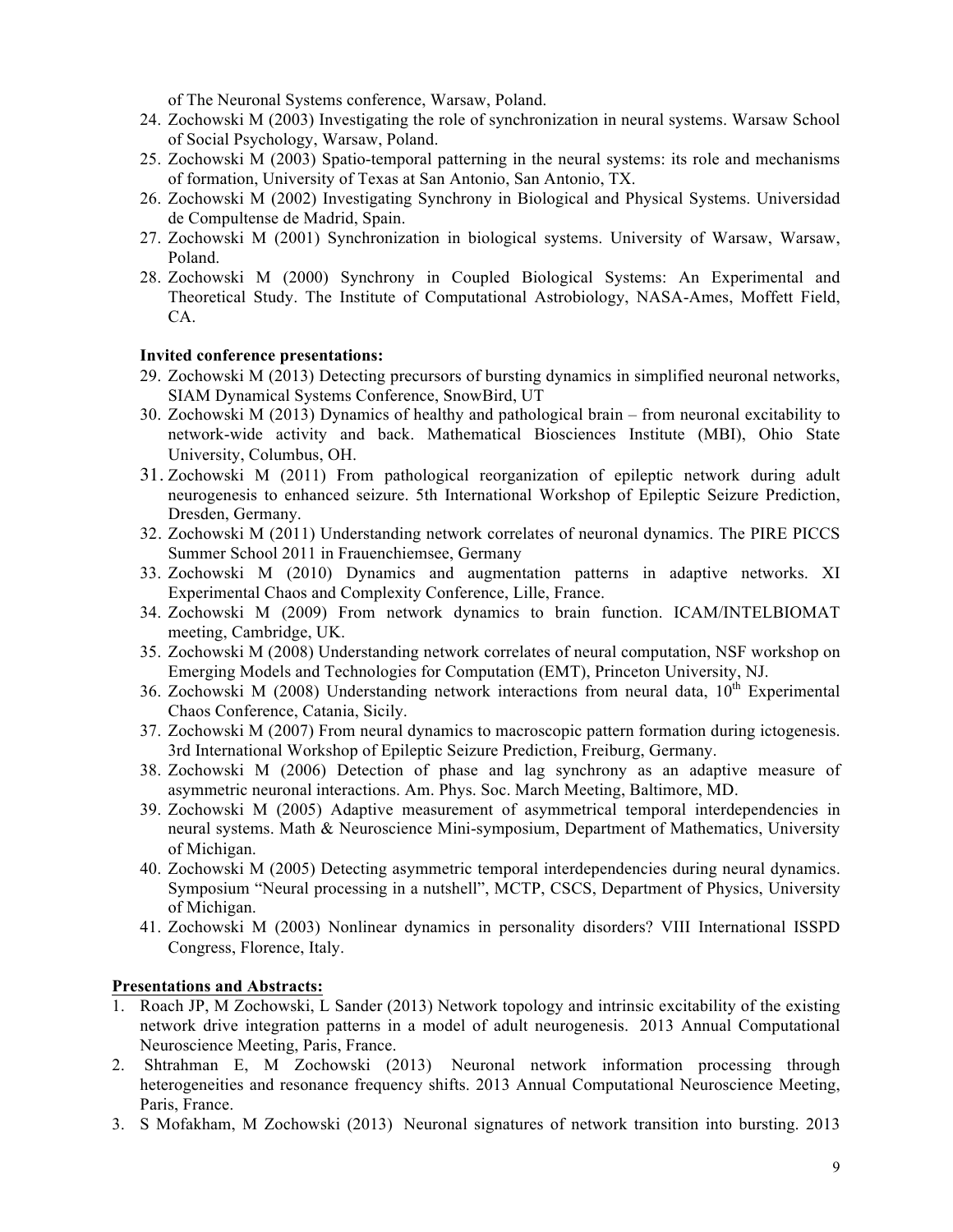Annual Computational Neuroscience Meeting, Paris, France.

- 4. Maruyama D, M Zochowski (2013) Dynamics of two-process astrocyte networks. 2013 Annual Computational Neuroscience Meeting, Paris, France.
- 5. Shtrahman E, CG Fink, E Olariu, M Zochowski (2012) Spatial and temporal patterns of calcium signaling in developing hippocampal cultures. 8th FENS Forum of Neuroscience, Barcelona, Spain.
- 6. Shtrahman E, CG Fink, E Olariu, M Zochowski (2012) Spatial and temporal patterns of calcium signaling in developing hippocampal cultures. 42nd Society for Neuroscience Annual Meeting, New Orleans, LA.
- 7. Fink CG, GG Murphy, V Booth, M Zochowski (2012) Acetylcholine and synaptic homeostasis. Society for Neuroscience Annual Meeting, New Orleans, LA.
- 8. Maruyama D, M Zochowski (2012) Dynamics of coupled neuron-astrocyte networks. 42nd Society for Neuroscience Annual Meeting, Washington, DC.
- 9. Maruyama D, M Zochowski (2011) Exploring spatial-temporal patterns in networks with a variety of measures. 41<sup>st</sup> Society for Neuroscience Annual Meeting, Washington, DC.
- 10. Berke J D, D Maruyama, D K Leventhal, B Fensterheim, J R Pettibone, A Gittis, A Kreitzer, M Zochowski (2011) Striatal projection neuron and interneuron networks show distinct functional connectivity.  $41<sup>st</sup>$  Society for Neuroscience Annual Meeting, Washington, DC.
- 11. Hill E S, S Vasireddi, J Wang, D Maruyama, M Zochowski, W Frost (2011) A method for monitoring the temporal structure of neuronal networks.  $41<sup>st</sup>$  Society for Neuroscience Annual Meeting. Washington, DC.
- 12. Bruno AM, D Maruyama, M R Zochowski, W N Frost (2011) Use of large scale optical recording to rapidly identify the structure of the Aplysia pedal ganglion locomotion network.  $41<sup>st</sup>$  Society for Neuroscience Annual Meeting. Washington, DC.
- 13. Feldt S, JX Wang, E Shtrahman, R Dzakpasu, E Olariu, M Zochowski (2011) Astrocyte Mediated Modifications in Functional Neuronal Network Structure", SIAM Conference on Nonlinear Dynamics, Snowbird, UT.
- 14. Smith T, M Zochowski (2011) The effects of conduction delay on temporal ordering in leaky integrate and fire neuronal networks. 20th Annual Computational Neuroscience Meeting, Stockholm, Sweden
- 15. Smith T, M Zochowski (2011) The effects of conduction delay on temporal ordering in leaky integrate and fire neuronal networks. 41<sup>st</sup> Society for Neuroscience Annual Meeting. Washington, DC.
- 16. E Shtrahman, C Fink, E Olariu, M Zochowski (2011) Combining Calcium Optical Imaging and Multi-Electrode Arrays to Study the Interaction of Astrocyte and Neuronal Network Dynamics. 41<sup>st</sup> Society for Neuroscience Annual Meeting. Washington, DC.
- 17. CG Fink, V Booth, M Zochowski (2011) Phase response curve modulation, synaptic plasticity, and network connectivity renormalization.  $41<sup>st</sup>$  Society for Neuroscience Annual Meeting, Washington, DC.
- 18. CG Fink, V Booth, M Zochowski (2011) Effects of the frequency dependence of phase response curves on network synchronization. SIAM Conference on Applications of Dynamical Systems, Snowbird, UT.
- 19. Lau T, M Zochowski (2010) Interaction between connectivity and oscillatory currents in a heterogeneous neuronal network.  $40^{th}$  Society for Neuroscience Annual Meeting, San Diego, CA.
- 20. Fink C, V Booth, M Zochowski (2010) Frequency modulated network synchronization.  $40^{th}$  Society for Neuroscience Annual Meeting. San Diego, CA.
- 21. Schneider-Mizell CM, JM Parent, E Ben-Jacob, LM. Sander, M Zochowski (2010) Network structure determines patterns of network Reorganization during adult neurogenesis.  $40<sup>th</sup>$  Society for Neuroscience Annual Meeting. San Diego, CA.
- 22. Wang J, G Poe, M Zochowski (2010) Interactions of Recurrent, Excitatory, and Inhibitory Feedback Topologies Mediating Memory Consolidation and Recall. Gordon Conference "Neurobiology of Cognition", Waterville Valley, NH.
- 23. Fink C, V Booth, M Zochowski (2010) Frequency modulated network synchronization. 19<sup>th</sup> Annual Computational Neuroscience Meeting, San Antonio, TX.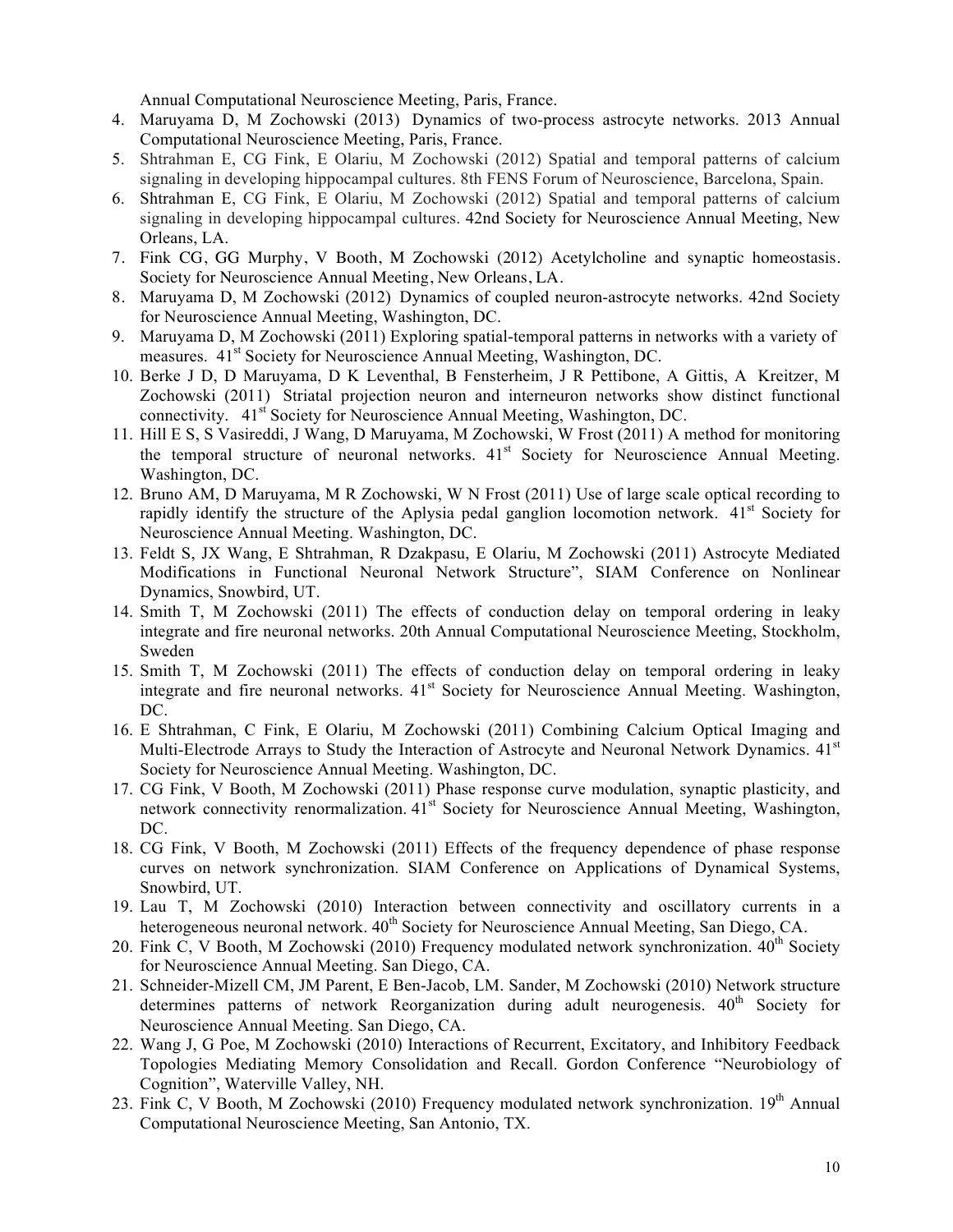- 24. Lau T, G Gage, J Berke M Zochowski (2009) Dynamics of inhibitory and gap-junction coupled interneurons.  $39<sup>th</sup>$  Society for Neuroscience Annual Meeting, Chicago, IL.
- 25. Wang, JX, and M Zochowski (2009) Enhancement of selective memory activation through network topological heterogeneities.  $39<sup>th</sup>$  Society for Neuroscience Annual Meeting, Chicago, IL.
- 26. Bogaard A (2009) Synergy of cellular dynamics and network structure in spatio-temporal pattern formation in excitatory networks. Fourth International Workshop on Seizure Prediction, Kansas City. Invited oral presentation.
- 27. Bogaard A, V Booth, M Zochowski (2008) Interaction of cellular and network mechanisms in spatiotemporal pattern formation in neuronal networks and its role in seizure generation. 38<sup>th</sup> Society for Neuroscience Annual Meeting, Washington DC.
- 28. Wang J, G Poe, M Zochowski (2008) Network mechanisms underlying familiarity detection and hippocampal memory management. 38<sup>th</sup> Society for Neuroscience Annual Meeting, Washington DC.
- 29. Feldt S, J Waddell, VL Hetrick, JD Berke, M Zochowski (2008) Functional clustering of spike train data. 38<sup>th</sup> Society for Neuroscience Annual Meeting, Washington DC.
- 30. Feldt S, J Waddell, VL Hetrick, JD Berke, M Zochowski (2008) Functional structure from dynamic clustering of spike train data. 17<sup>th</sup> Annual Computational Neuroscience Meeting, Portland, OR.
- 31. Bogaard A, M Zochowski, V Booth (2008) Interaction of membrane dynamics with network structure and its effects on spatio-temporal network patterning.  $17<sup>th</sup>$  Annual Computational Neuroscience Meeting, Portland, OR.
- 32. Feldt S, M Zochowski (2008) Functional structure through dynamic clustering of neuronal networks. APS March Meeting, New Orleans, LU.
- 33. Dzakpasu R, M Zochowski (2007) Detection of lead lag patterning in cultured hippocampal networks.  $37<sup>th</sup>$  Society for Neuroscience Annual Meeting, San Diego, CA.
- 34. S. Feldt, H. Osterhage, F. Mormann, K. Lehnertz, M. Zochowski (2007) The epileptic network: a model of multiple coupled networks  $37<sup>th</sup>$  Society for Neuroscience Annual Meeting, San Diego, CA.
- 35. Feldt S, M Zochowski (2007) "Deriving functional structures through dynamic clustering of neuronal spike trains", 37<sup>th</sup> Society for Neuroscience Annual Meeting, San Diego, CA.
- 36. Jablonski P, M Zochowski (2007) Local cooperativity versus global bursting as a function of network topology.  $37<sup>th</sup>$  Society for Neuroscience Annual Meeting, San Diego, CA.
- 37. Bogaard A, M Zochowski, V Booth (2007) Possible effects of membrane dynamics on network spatio-temporal pattern formation during epileptogenesis. 37<sup>th</sup> Society for Neuroscience Annual Meeting, San Diego, CA.
- 38. Dzakpasu R, K Patel, N Robinson, MA Harrington, M Zochowski (2007) Detection of Causal Structure in Coupled Networks. Grand Challenges in Neural Computation, Santa Fe workshop abstracts.
- 39. Waddell J, M Zochowski (2007) Complex patterns of synchrony in networks undergoing exogenous drive." APS March Meeting, Denver, CO.
- 40. S. Feldt, H. Osterhage, F. Mormann, K. Lehnertz, M. Zochowski (2007) Measurements of synchronization between interacting networks in a model of focal epilepsy, APS March Meeting, Denver, CO.
- 41. Jablonski P, GR Poe, M Zochowski (2007) Structural network heterogeneities and network dynamics: a possible dynamical mechanism for hippocampal memory reactivation. APS March Meeting, Denver, CO.
- 42. Dzakpasu R, K Patel, N Robinson, MA Harrington M Zochowski (2006) Detection of Causal Structure in Coupled Networks. 36<sup>th</sup> Society for Neuroscience Annual Meeting, Atlanta, GA.
- 43. Feldt S, M Zochowski (2006) Measurement of dynamical interdependencies of two interacting networks, Society for Neuroscience, 36<sup>th</sup> Society for Neuroscience Annual Meeting, Atlanta, GA.
- 44. Singer BH, S Kim, M Zochowski (2006) Binaral interaction and centrifugal input enhance spatial contrast in olfactory bulb activation. 36<sup>th</sup> Society for Neuroscience Annual Meeting, Atlanta, GA.
- 45. Singer BH, S Kim, M Zochowski (2006) Binaral interaction and centrifugal input enhance spatial contrast in olfactory bulb activation. Society for Neuroscience, Michigan Chapter, Lansing, MI.
- 46. Singer BH, M Derchansky, P Carlen, M Zochowski (2006) Coupled networks and burst propagation in the evolution of seizure dynamics.  $36<sup>th</sup>$  Society for Neuroscience Annual Meeting, Atlanta, GA.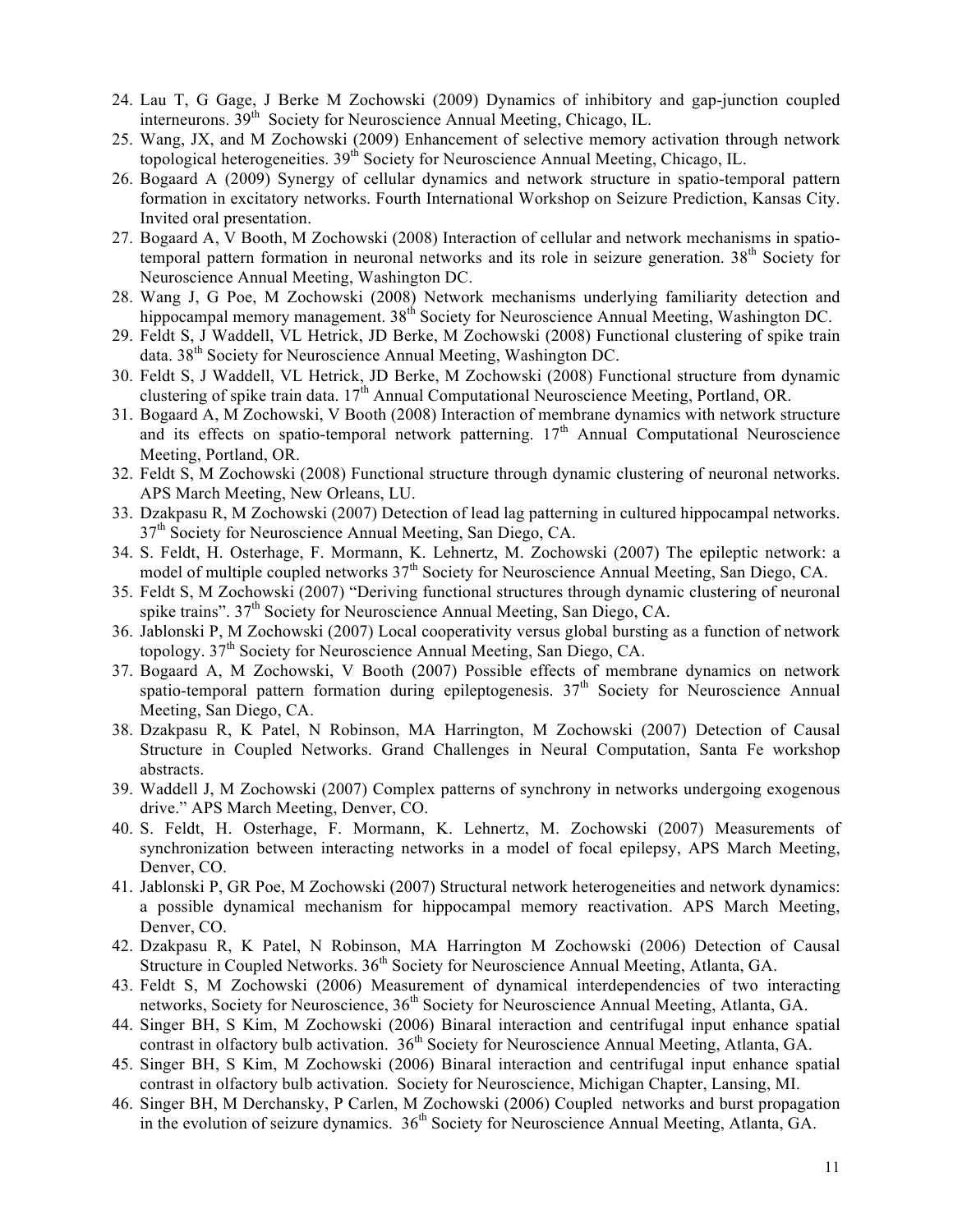- 47. Waddell J, R Dzakpasu, V Booth, B Riley, J Reasor, G Poe, M Zochowski (2006) Network Structure, Neural Synchrony and Plasticity. 36<sup>th</sup> Society for Neuroscience Annual Meeting, Atlanta, GA.
- 48. Jablonski P, GR Poe, M Zochowski (2006) How the brain reactivates off-line: dynamic mechanism for memory consolidation.  $36<sup>th</sup>$  Society for Neuroscience Annual Meeting, Atlanta, GA.
- 49. Waddell J, M Zochowski (2006) Self-Organization of Networks Via Synchrony-Dependent Plasticity. APS March Meeting, Baltimore, MD.
- 50. Zochowski M (2006) Interaction between network dynamics and network structure. 6<sup>th</sup> Conference on understanding complex systems, University of Illinois at Urbana-Champaign, IL.
- 51. Waddell J, M Zochowski (2006) Self-Organization of Networks Via Synchrony-Dependent Plasticity. Amer. Phys. Soc. March Meeting, Baltimore. MD.
- 52. Dzakpasu R, M Zochowski (2006) Effect of Delays and Network Topology in Spatiotemporal Pattern Formation. Amer. Phys. Soc. March Meeting, Baltimore, MD.
- 53. Singer B, M Zochowski (2006) Binaral interaction modulates olfactory bulb oscillations in response to odorant history. 27<sup>th</sup> Assoc. Chemoreception Sci. Annual Meeting, Sarasota, FL.
- 54. Singer B, M Derchansky, P Carlen, M Zochowski (2005) Local driving and global interactions in the progression of seizure dynamics.  $35<sup>th</sup>$  Annual Society of Neuroscience Meeting, Washington DC.
- 55. Kim S, Singer B, M Zochowski (2005) Changing roles of temporal representation of the odorant during the oscillatory response in the olfactory bulb.  $35<sup>th</sup>$  Annual Society of Neuroscience Meeting, Washington DC.
- 56. Dzakpasu R, J Waddell, GR Poe, BT Riley, V Booth, M Zochowski (2005) Detection of asymmetries in temporal patterning in simulated and experimental systems.  $35<sup>th</sup>$  Annual Society of Neuroscience Meeting, Washington DC.
- 57. M. Zochowski (2005) Measuring asymmetries during synchronization as a way to monitor direction of information transfer.  $5<sup>th</sup>$  Understanding of Complex Systems, University of Illinois at Urbana-Champaign, IL.
- 58. Kim S, B Singer, M Zochowski (2005) Investigating roles of odor evoked spatio-temporal patterning in the olfactory bulb.  $26<sup>th</sup>$  Assoc. Chemoreception Sci. Annual Meeting, Sarasota, FL.
- 59. Kim S, B Singer, M Zochowski (2004) Investigating the role of odor evoked oscillations during information processing in the turtle olfactory bulb. 34<sup>th</sup> Annual Society of Neuroscience Meeting, San Diego, CA.
- 60. Dzakpasu R, M Zochowski (2004) Condition Entropy as a Measure of Phase Synchronization in Neural Systems. 34<sup>th</sup> Annual Society of Neuroscience Meeting, San Diego, CA.
- 61. Dzakpasu R, M Zochowski (2004) Properties of Phase synchronization as a mechanism for parameter adaptive control. APS March meeting, Montreal.
- 62. Dzakpasu R, S Kim, M Zochowski (2003) Optical Imaging of Coherent Activity in the Turtle Olfactory Bulb, The 2nd Symposium on Biological Imaging (Madison, Wisconsin).
- 63. Dzakpasu R, S Kim, B Singer, LB Cohen, M Zochowski (2003) Monitoring odor evoked patterning in turtle olfactory bulb,  $6<sup>th</sup>$  IBRO meeting (Prague, Czech Republic).
- 64. Dzakpasu R, D Makarewicz, LB Cohen, M Zochowski (2002) Correlating neuronal spiking activity with macroscopic oscillatory patterns during odorant presentation in turtle olfactory bulb, Abst Soc Neurosci 32.
- 65. Zochowski M, R Dzakapsu (2002) Adaptation and synchronization as a way to control spatiotemporal pattern formation in the system of coupled logic maps. 6<sup>th</sup> Knowledge-Based Intelligent Information & Engineering Systems. Crema, Italy..
- 66. Zochowski M, LB Cohen (2002) Optical imaging of spatio-temporal properties of odor evoked oscillations in the turtle olfactory bulb, Annual meeting of New England Complex Systems Institute (NECSI).
- 67. Zochowski M, LB Cohen (2001) Changes in odorant responses during multiple odorant presentations in the turtle bulb, Abst Soc Neurosci 31.
- 68. Engl R, M Wei, JP Wuskell, LB Cohen, M Zochowski, LM Loew (2000) Synthesis and characterization of near-IR voltage-sensitive dyes. Biophysical Society, Boston, Massachusetts.
- 69. Zochowski M, LB Cohen, M Wachowiak (2000) Changes in spatio-temporal properties of odor responses from multiple odor presentations in the turtle bulb, Abst Soc Neurosci 30.